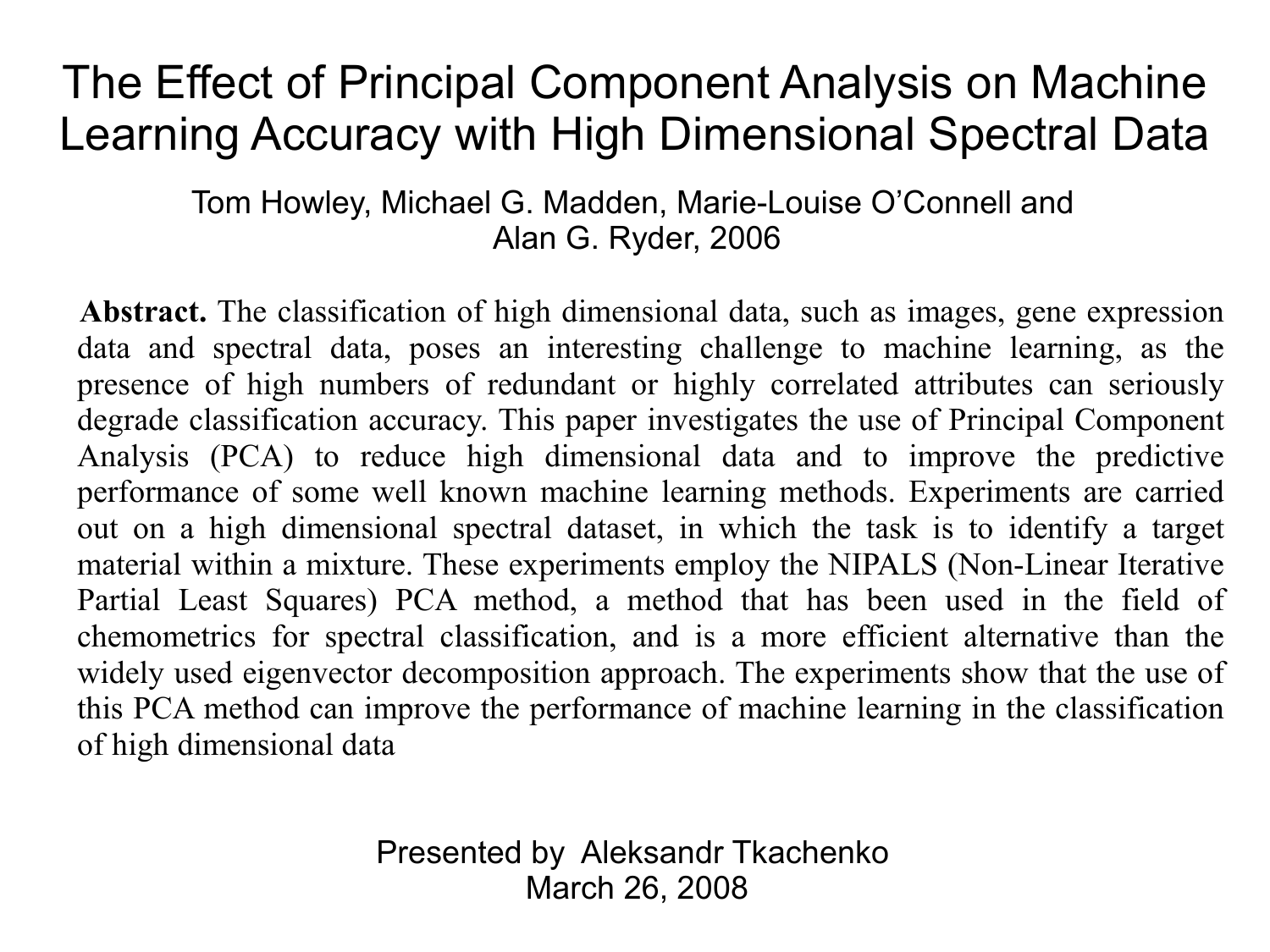# High-dimensional data

- Examples
	- Gene expression data
	- Images
	- Text documents
	- **Spectral data**
- Inherent properties
	- Redundancy
	- Correlation
	- Noise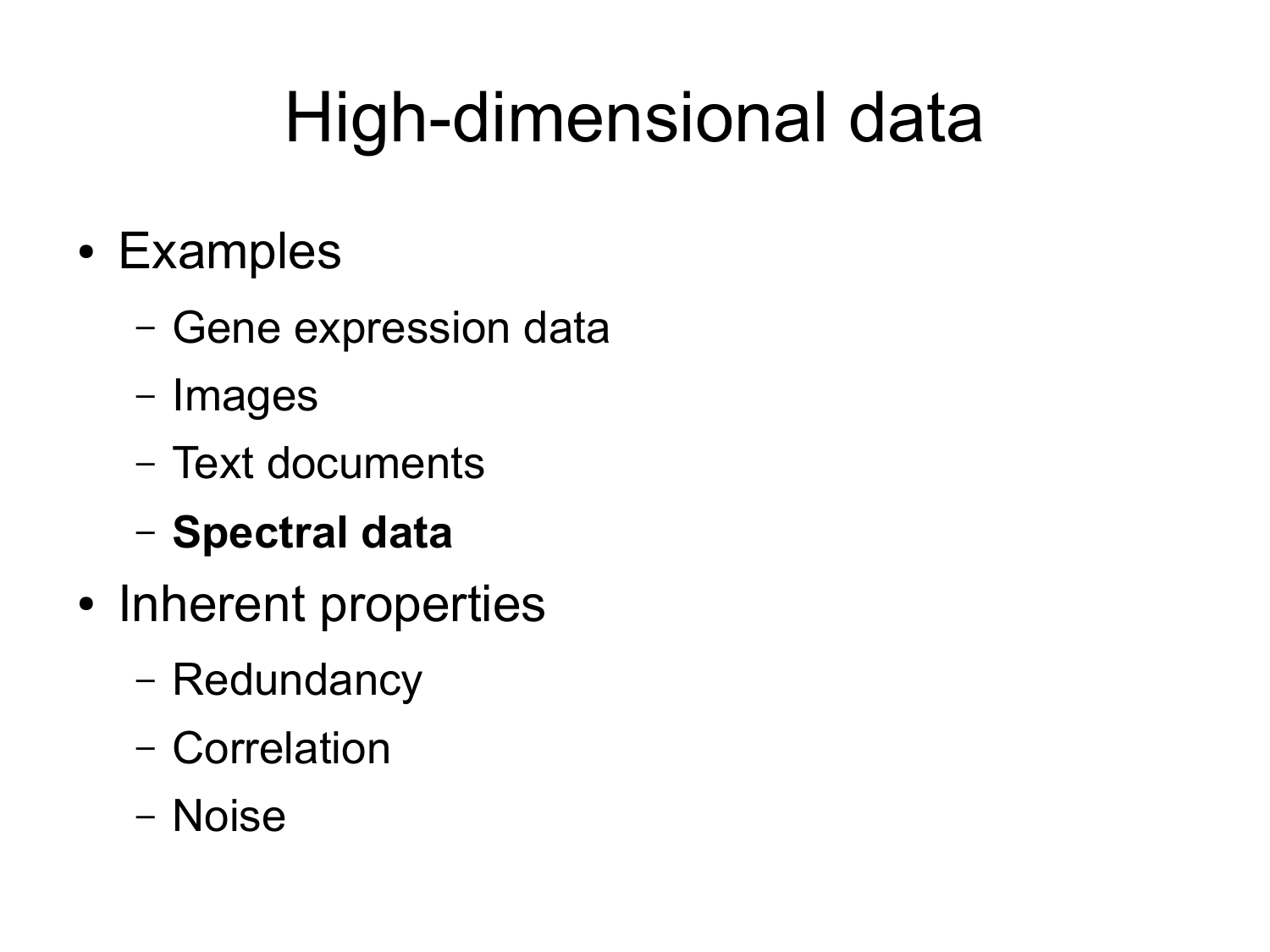# Raman Spectroscopy

- Is used to study vibrational and rotational properties of molecules in materials
- Principle:
	- A monochromatic light source (laser) illuminates the sample
	- A small portion of the scattered radiation has frequencies different from that of the incident beam (Raman scattering)
	- This radiation contains information about the energies of molecular vibrations and rotations, which depend on the particular atoms or ions that comprise the molecule.

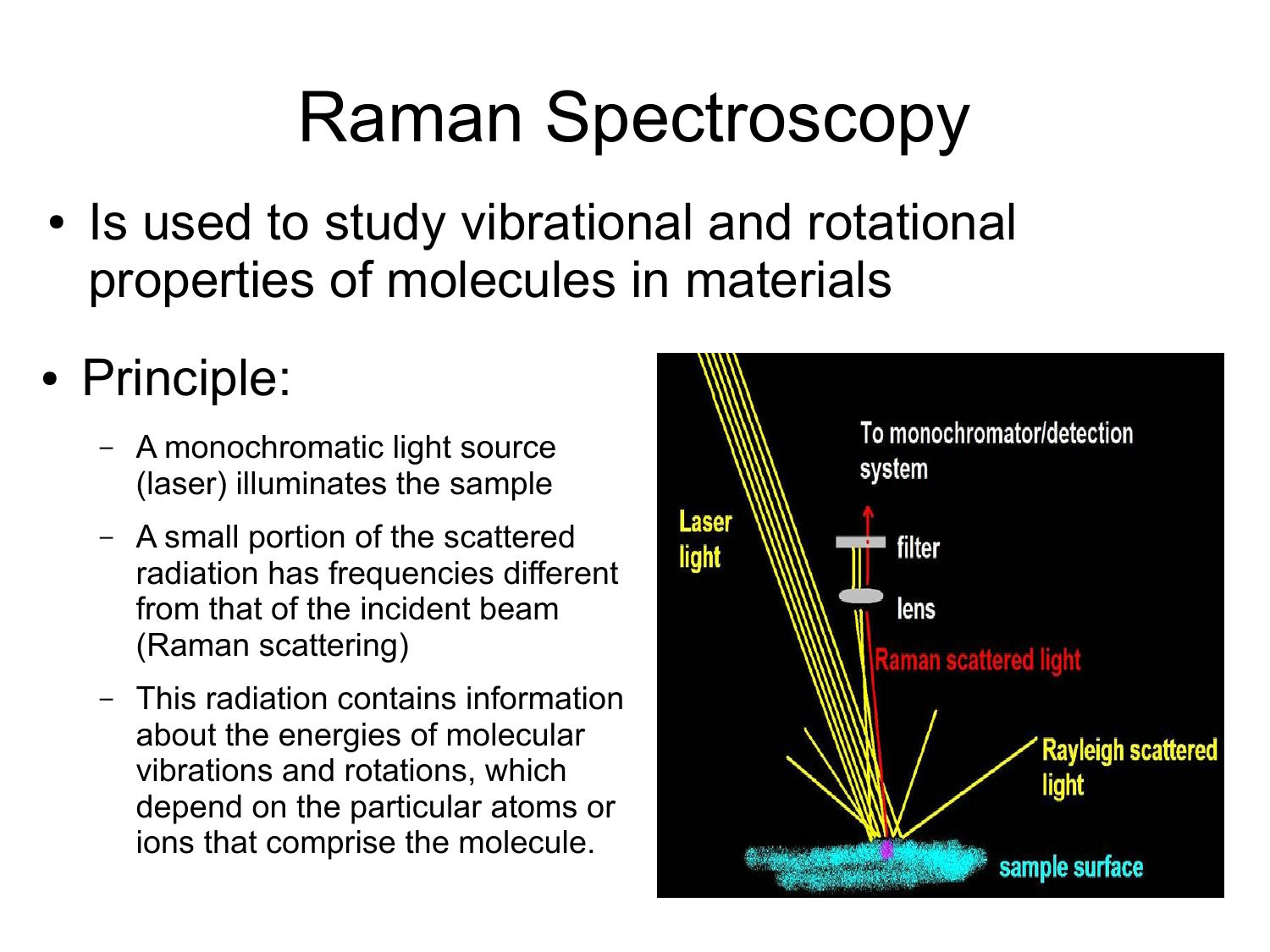# Raman Spectroscopy

- Applications:
	- Identification of narcotics and explosives
	- Detection of cancer in tissues
	- Monitoring of respiratory gas mixtures during surgery
	- Investigate the chemical composition of historical documents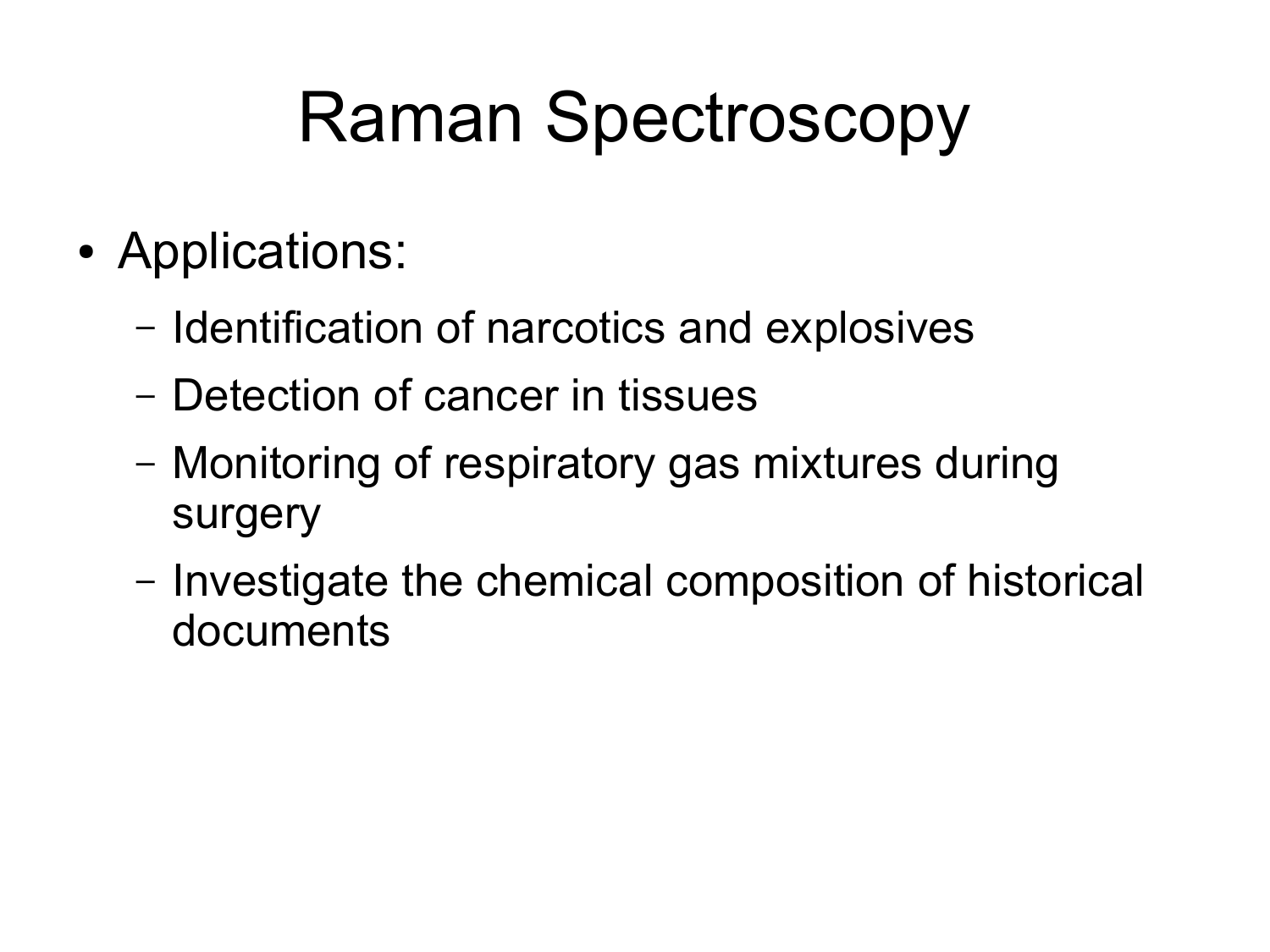# Classification of Raman spectral data

- Representation of a data matrix:
	- Rows samples/mixtures
	- Columns all points on constituent spectra
	- Values an intensity of scattering of the particular frequency in the particular sample
- The task is to identify mixtures containing a target material (e.g. cocaine)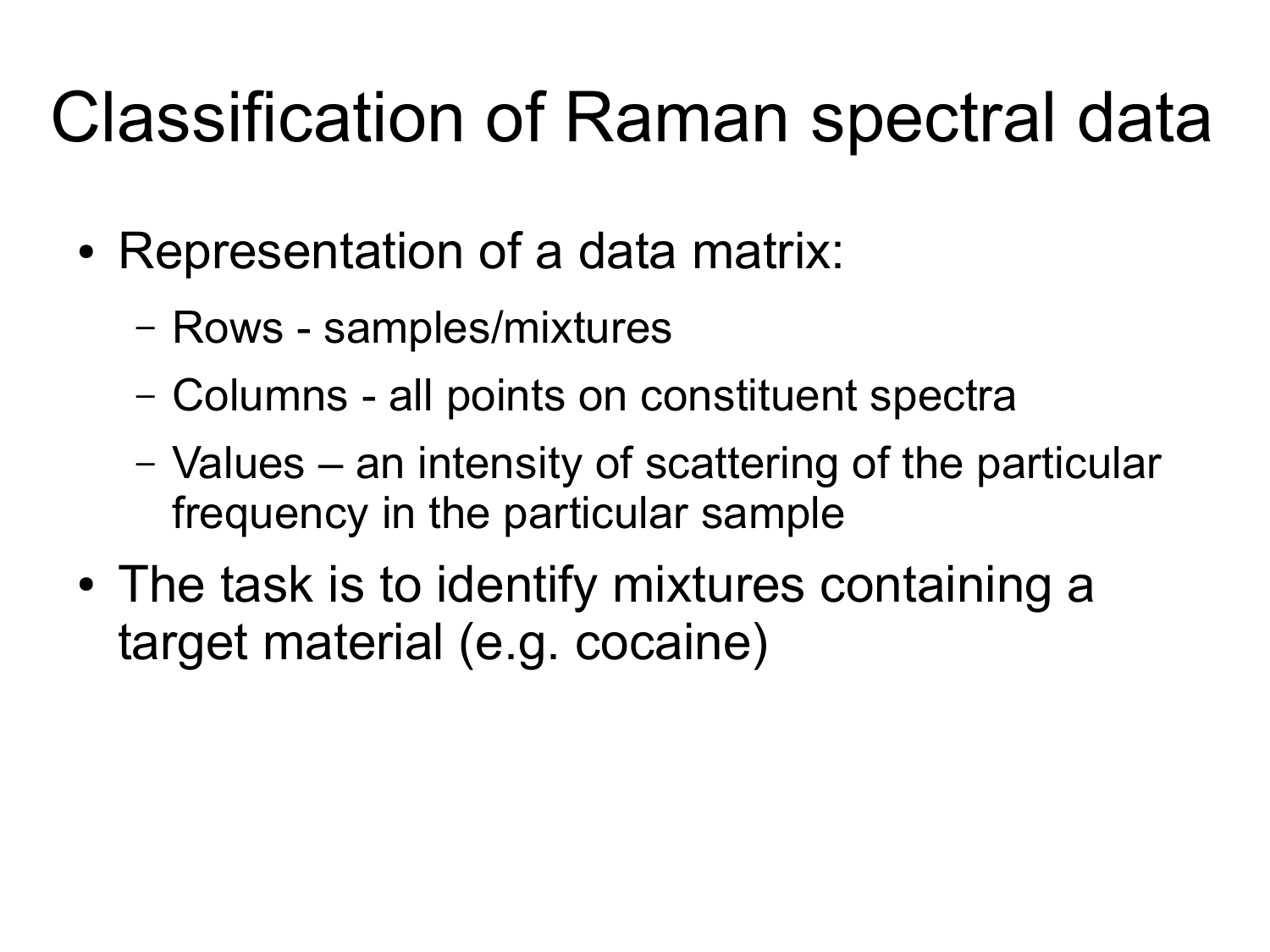#### Problematic aspects of Raman spectra

- *Collinearity:* many of the attributes (spectral data points) are highly correlated to each other which can lead to a degradation of the prediction accuracy.
- *Noise:* particularly prevalent in spectra of complex mixtures. Predictive models that are fitted to noise in a dataset will not perform well on other test datasets.
- *Fluorescence:* the presence of fluorescent materials in a sample can obscure the Raman signal and therefore make classification more difficult.
- *Variance of Intensity:* a wide variance in spectral intensity occurs between different sample measurements.
- *Overlapping Raman bands*
- *Residual laser scatter*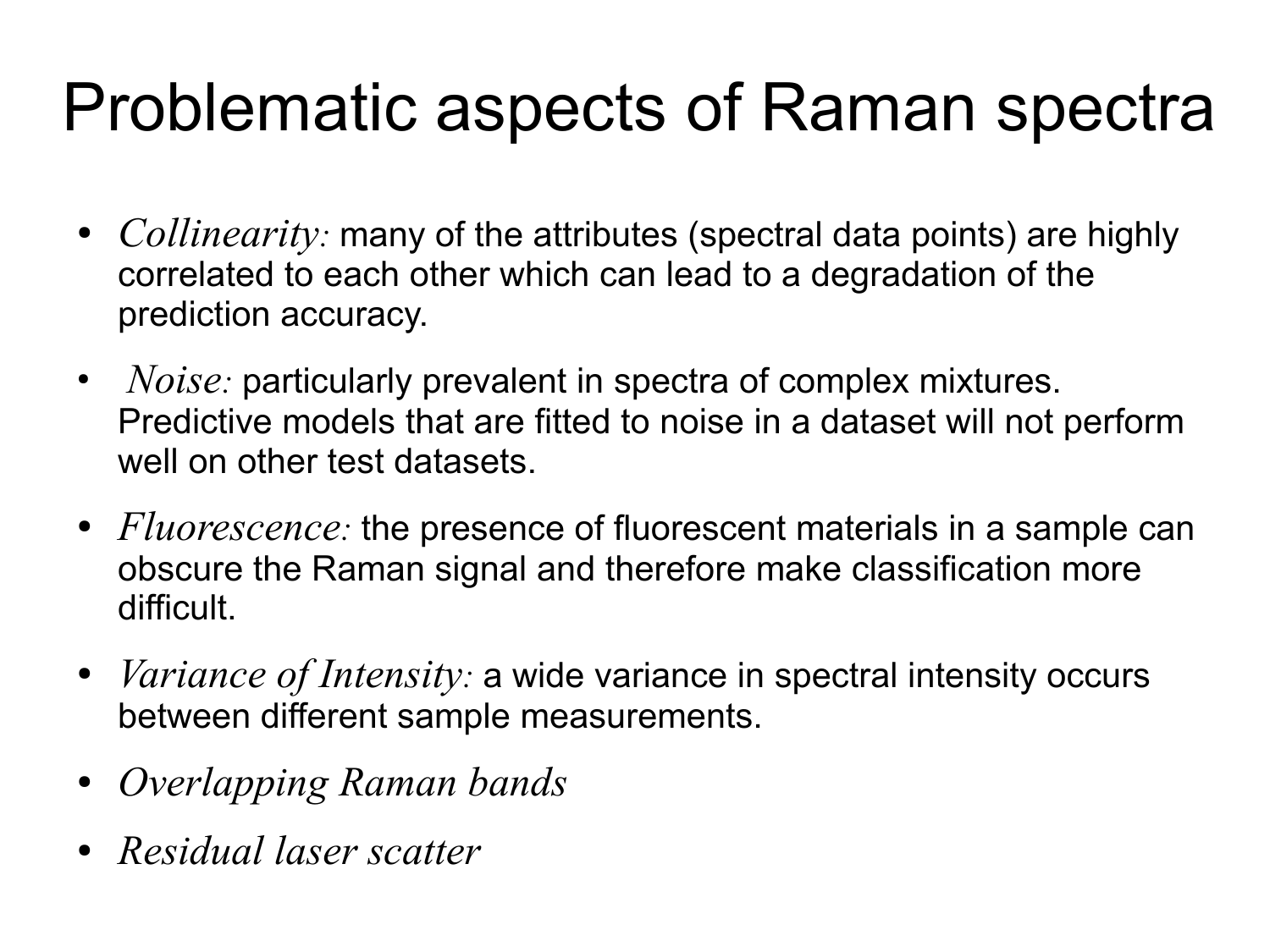# PCA

- Reduces the dimensionality of sample vectors
- Alleviates the problems of high-dimensionality and collinearity
- NIPALS
	- Non-Linear Iterative Partial Least Squares
	- Finds eigenvectors iteratively one by one
	- Effective for applications where the number PCs is known a priori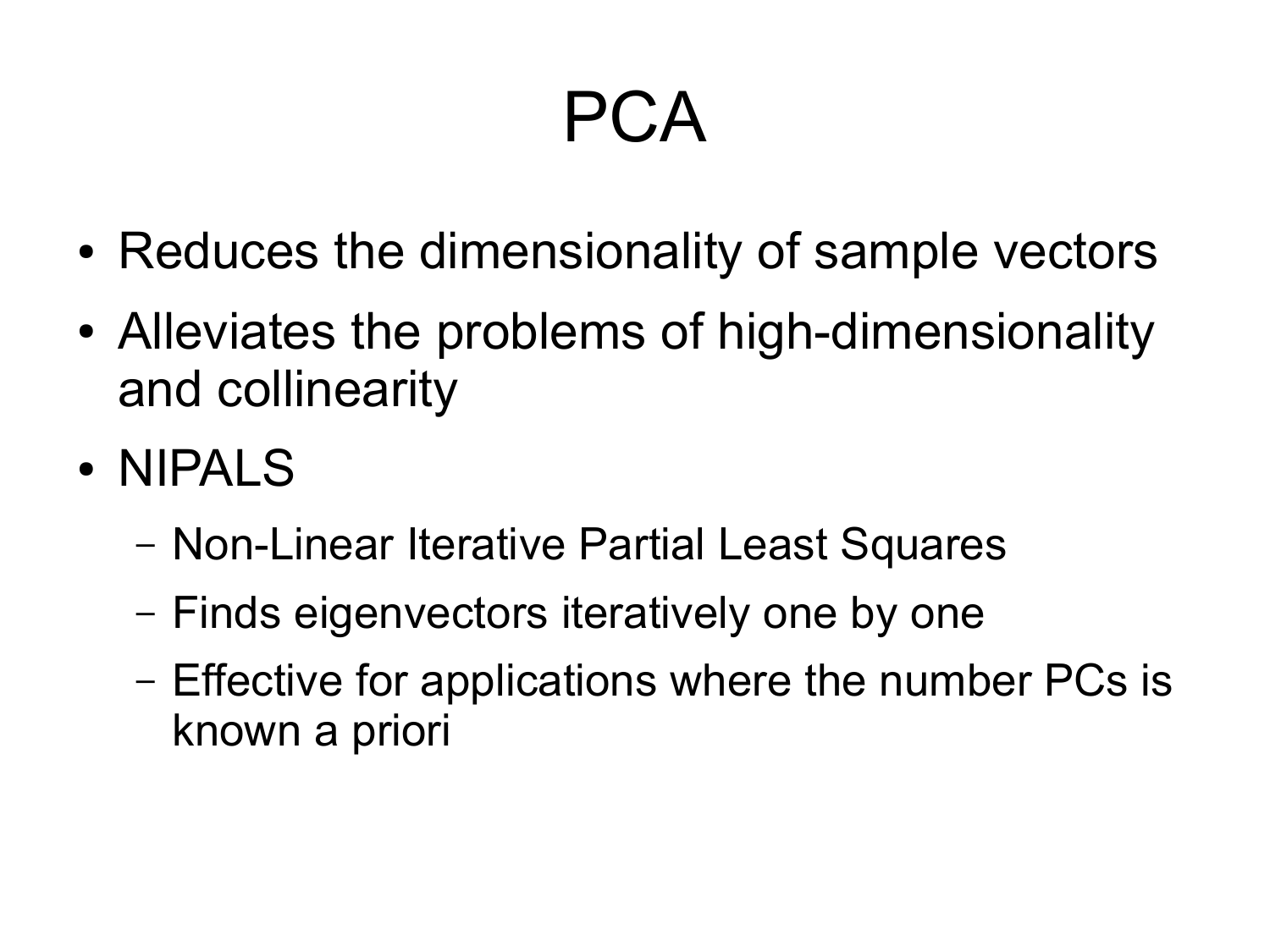# Dataset

- total samples (mixtures): 217
- 87 samples contain acetaminophen, a pain-revealing drug
- concentration of acetaminophen varies
- spectrum coverage: 350-2000 1/cm
- 1646 features per sample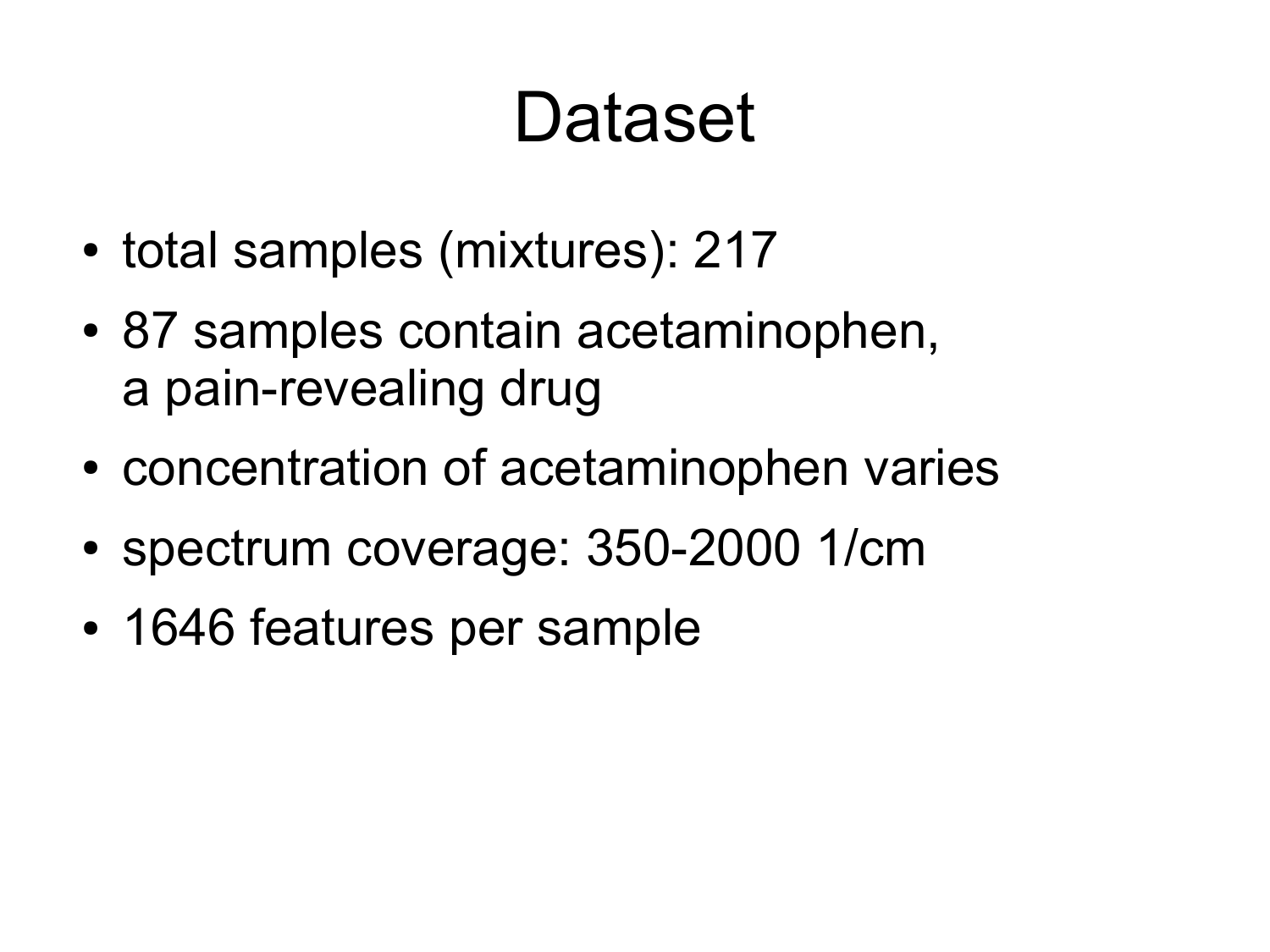# Experiment setup

- Classifiers:
	- linear SVM
	- RBF SVM
	- k-Nearest Neighbour
	- decision tree
	- RIPPER (Repeated Incremental Pruning to Produce Error Reduction)
	- Naive Bayes
	- Linear Regression
- Weka implementation
- 10 fold cross validation
- Parameter tuning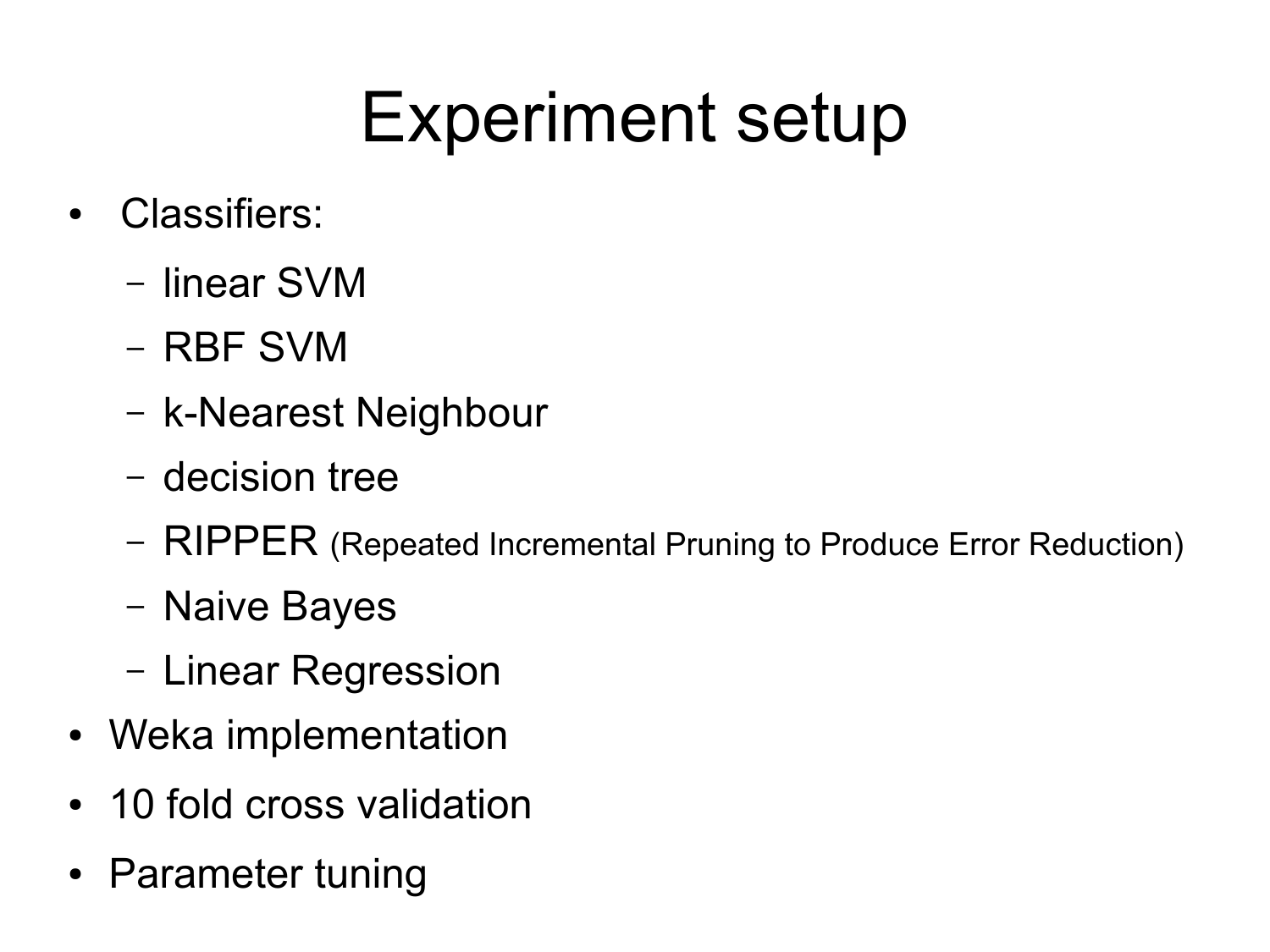# Data preprocessing

- RD raw dataset (no preprocessing)
- ND dataset with each sample divided by the maximum intensity within the sample. Performing this step eliminated the large intensity difference between the spectra.
- FD a Savitzky-Golay first derivative. Automated and reproducible method for background correction.
- FND a normalization step is carried out after applying a first derivative to each sample of the raw dataset.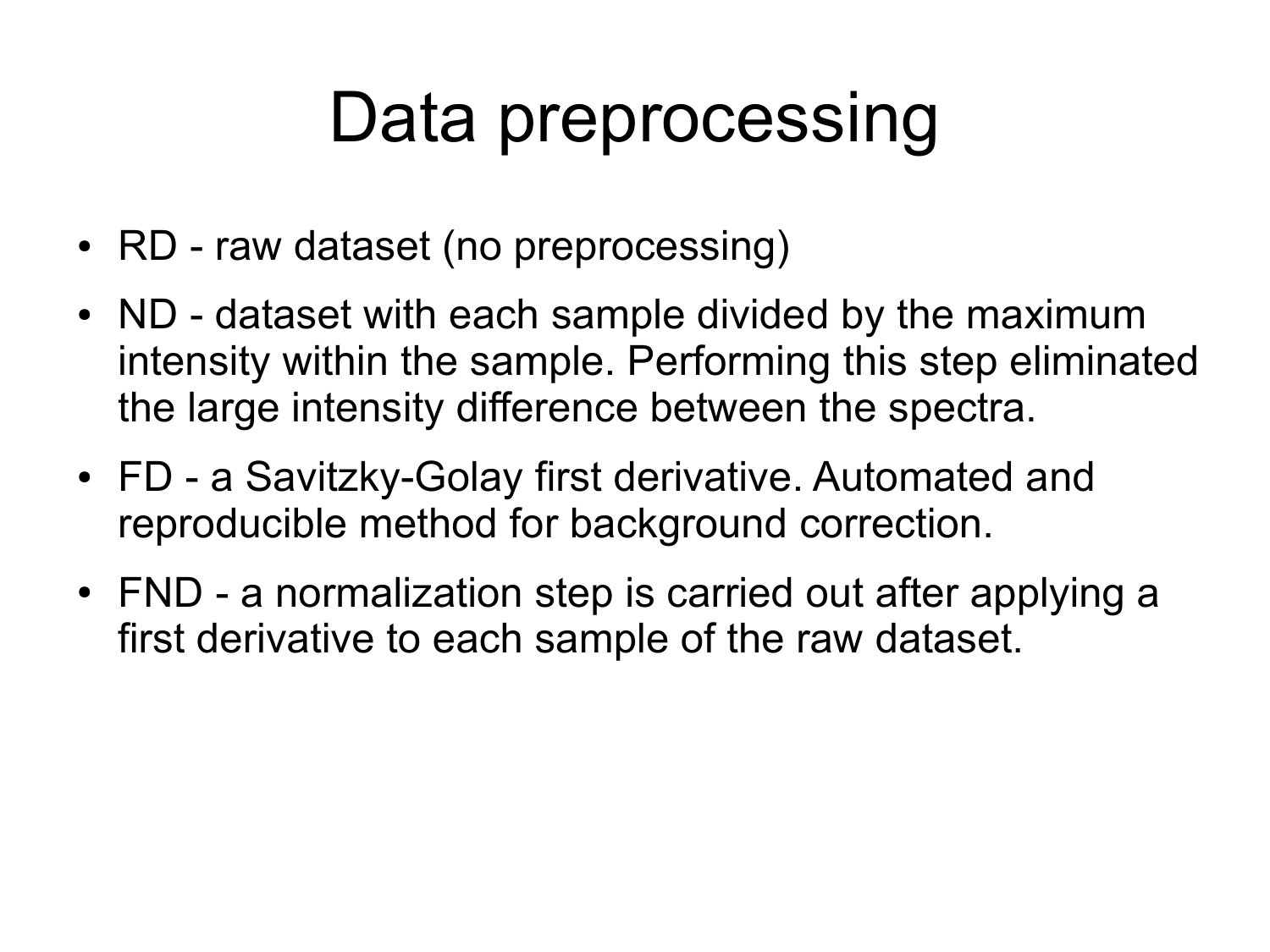#### Results without PCA

Table 1. Percentage Classification Error of Different Machine Learning Methods on Acetaminophen Dataset

|                    |                        | <b>Pre-processing Technique</b>                                       |             |            |  |  |  |
|--------------------|------------------------|-----------------------------------------------------------------------|-------------|------------|--|--|--|
| Method             | <b>RD</b>              | ND                                                                    | FD          | <b>FND</b> |  |  |  |
| <b>Linear SVM</b>  | 6.45                   | 2.76                                                                  | 3.23        | $0.92*$    |  |  |  |
|                    | $(C=100)$              | $(C=1)$                                                               | $(C=10000)$ | $(C=0.1)$  |  |  |  |
| <b>RBF SVM</b>     | 5.07                   | 2.76                                                                  | 1.84        | $0.92*$    |  |  |  |
|                    | $(C=1000, \sigma=0.1)$ | $(C=1000, \sigma=0.001)$ $(C=10000, \sigma=10)$ $(C=10, \sigma=0.01)$ |             |            |  |  |  |
| $k-NN$             | 11.06                  | 7.83                                                                  | 4.61        | 4.15       |  |  |  |
|                    | $(k=1)$                | $(k=1)$                                                               | $(k=10)$    | $(k=1)$    |  |  |  |
| C4.5               | 10.14                  | 7.83                                                                  | 1.84        | 1.38       |  |  |  |
|                    |                        |                                                                       |             |            |  |  |  |
| <b>RIPPER</b>      | 15.67                  | 11.06                                                                 | 3.69        | 2.3        |  |  |  |
|                    |                        |                                                                       |             |            |  |  |  |
| <b>Naive Bayes</b> | 25.35                  | 13.82                                                                 | 25.81       | 5.53       |  |  |  |
|                    |                        |                                                                       |             |            |  |  |  |
| Linear Reg.        | 27.65                  | 16.13                                                                 | 25.35       | 20.28      |  |  |  |
|                    |                        |                                                                       |             |            |  |  |  |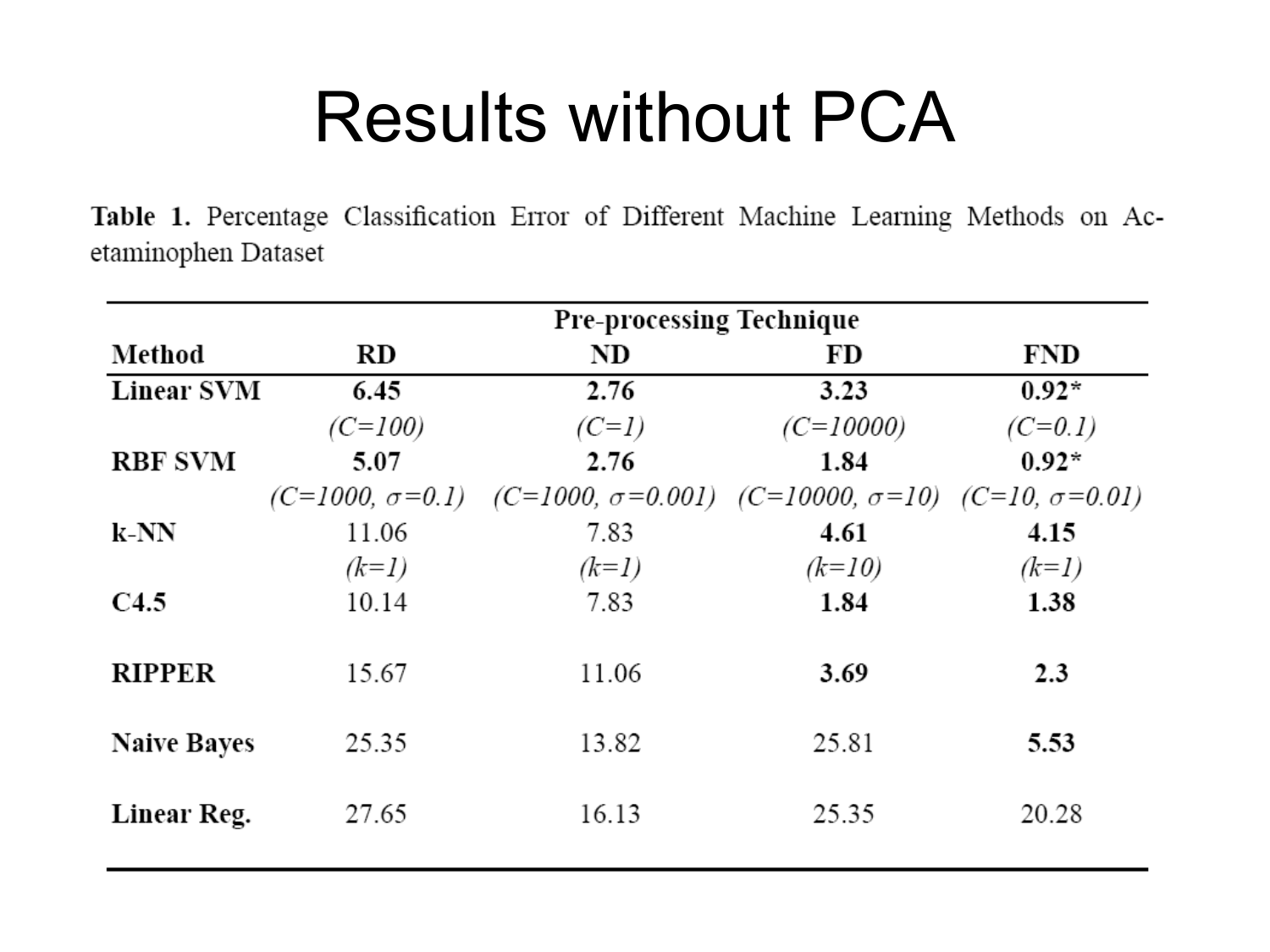## Results without PCA **Conclusions**

- SVMs
	- produce the best overall results
	- FD and FND doesn't improve performance significantly
	- Handle gracefully high degree of collinearity in the data
- Linear Regression
	- performs poorly with all preprocessing techniques
	- Fails to deal with correlated attributes
- Naive Bayes
	- high average error on the RD, ND and FD data
	- assumes independences of each of the attributes
- FD and FND improve the performance of the majority of the classifiers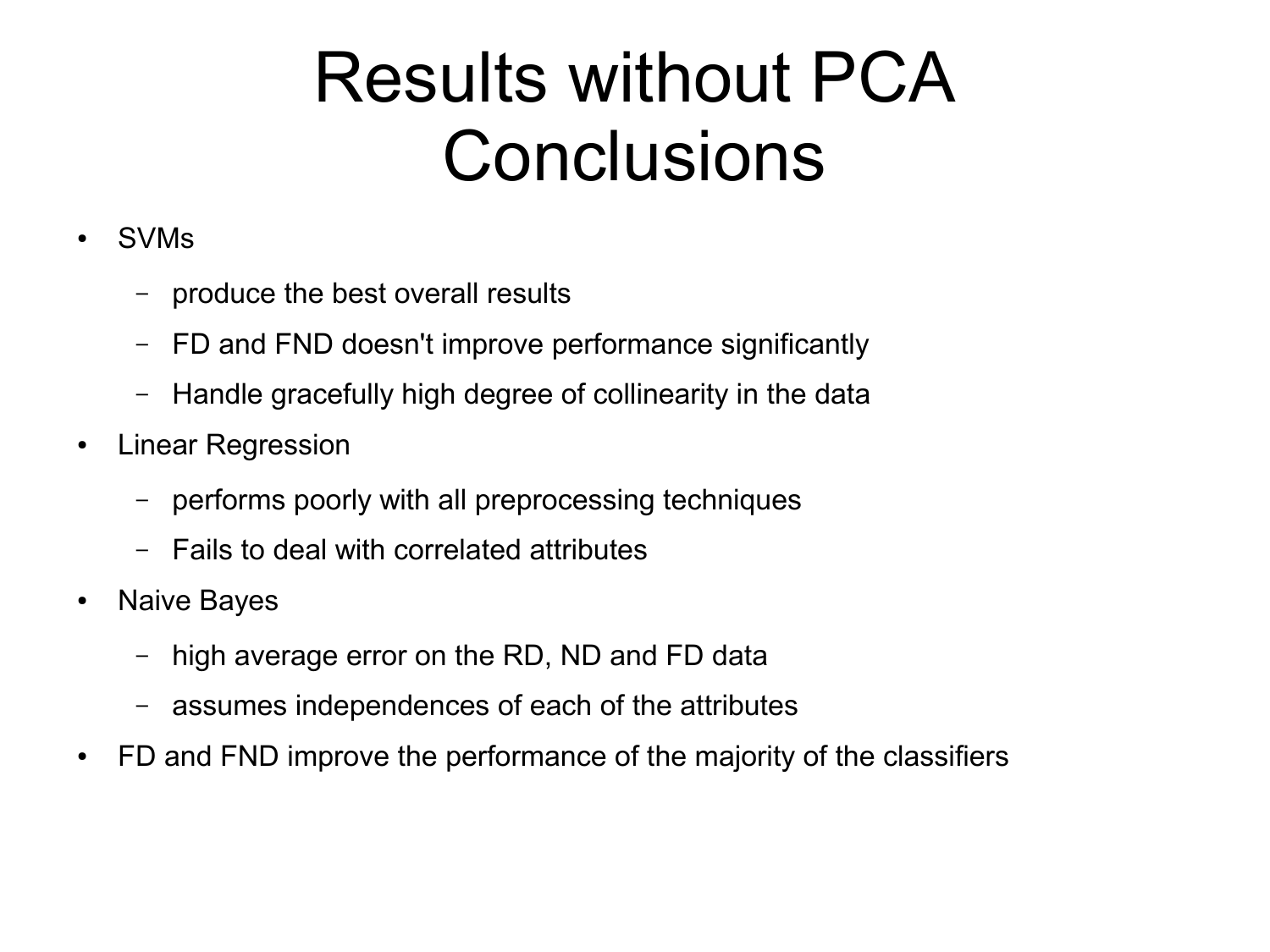# Incorporating PCA

- Same classifiers and normalization techniques
- 10-fold cross-validation + PCA:

For each iteration of the 10-fold cross-validation repeat steps 1-5 :

- 1. Carry out PCA on the training data to generate a loadings matrix.
- 2. Transform training data into a set of PC scores using the first P components of the loadings matrix.
- 3. Build a classification model based on the training PC scores data.
- 4. Transform the held out test fold data to PC scores using the loadings matrix generated from the training data.
- 5. Test classification model on the transformed test fold.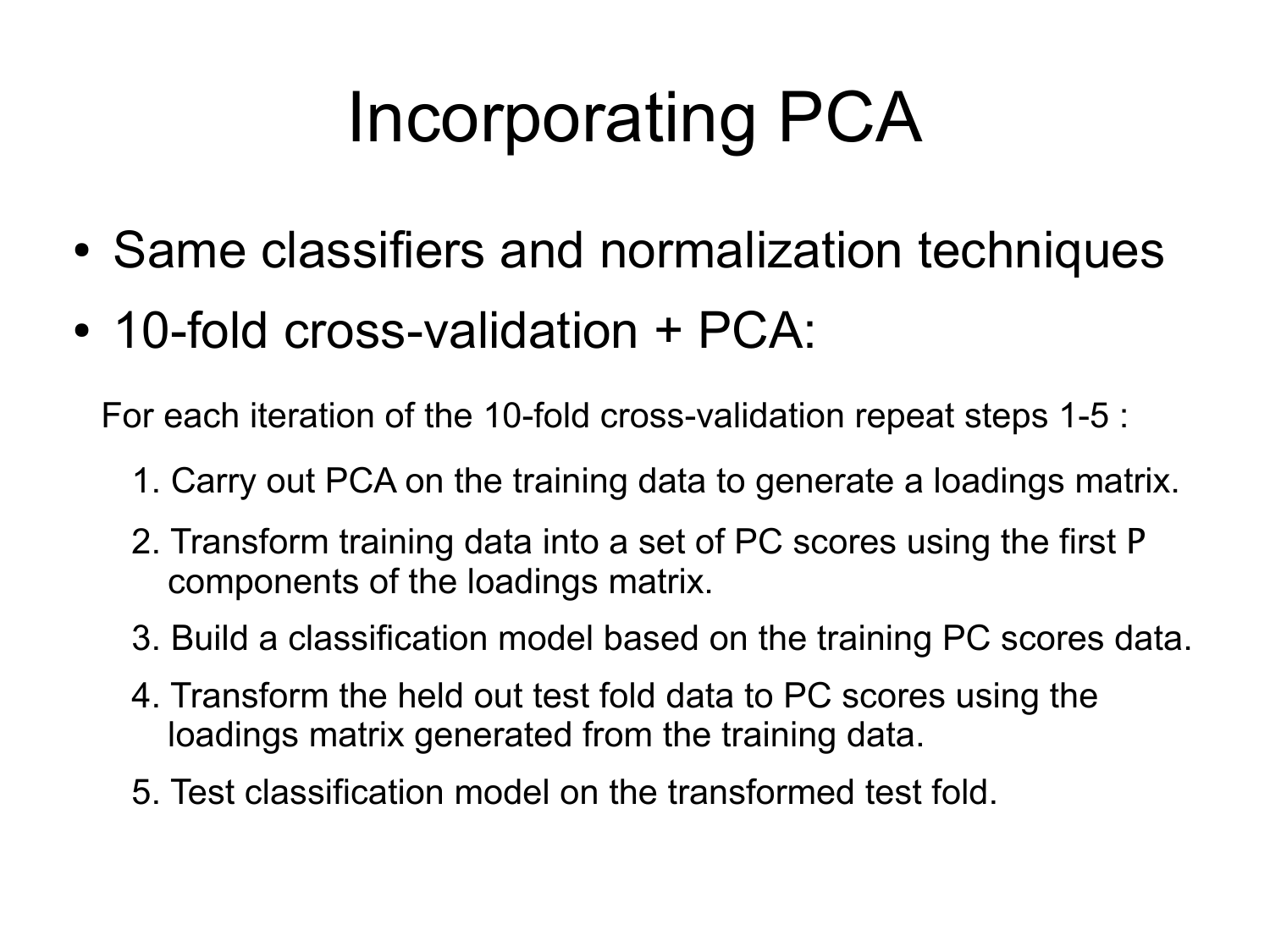#### Results with PCA

Table 2. Percentage Classification Error of Different Machine Learning Methods with PCA on Acetaminophen Dataset

|                    | <b>Pre-processing Technique</b> |                           |                                                                 |                    |  |
|--------------------|---------------------------------|---------------------------|-----------------------------------------------------------------|--------------------|--|
| Method             | RD                              | ND                        | FD                                                              | FND                |  |
| <b>Linear SVM</b>  | 5.07                            | 1.84                      | 3.23                                                            | 0.46               |  |
|                    |                                 |                           | $(P=18, C=0.1)$ $(P=13, C=0.1)$ $(P=14, C=0.01)$ $(P=4, C=0.1)$ |                    |  |
| <b>RBF SVM</b>     | 6.91                            | 2.76                      | 2.23                                                            | 0.46               |  |
|                    |                                 |                           | $(P=19, C=100, (P=16, C=10, (P=12, C=10,$                       | $(P=5, C=10,$      |  |
|                    | $\sigma = 0.001$ )              | $\sigma = 0.001$ )        | $\sigma = 0.001$ )                                              | $\sigma = 0.001$ ) |  |
| k-NN               | 11.06                           | 5.99                      | 2.3                                                             | $0.0*$             |  |
|                    |                                 | $(P=17,k=3)$ $(P=10,k=1)$ | $(P=14,k=1)$                                                    | $(P=4, k=5)$       |  |
| C4.5               | 7.83                            | 7.37                      | 7.37                                                            | 1.38               |  |
|                    | $(P=20)$                        | $(P=19)$                  | $(P=5)$                                                         | $(P=6)$            |  |
| <b>RIPPER</b>      | 11.98                           | 8.29                      | 6.45                                                            | 2.3                |  |
|                    | $(P=20)$                        | $(P=8)$                   | $(P=5)$                                                         | $(P=3)$            |  |
| <b>Naive Bayes</b> | 38.71                           | 10.6                      | 11.52                                                           | 3.23               |  |
|                    | $(P=1)$                         | $(P=8)$                   | $(P=5)$                                                         | $(P=2)$            |  |
| <b>PCR</b>         | 9.22                            | 5.53                      | 8.29                                                            | 1.38               |  |
| (PCA+Linear Reg.)  | $(P=16)$                        | $(P=20)$                  | $(P=11)$                                                        | $(P=80)$           |  |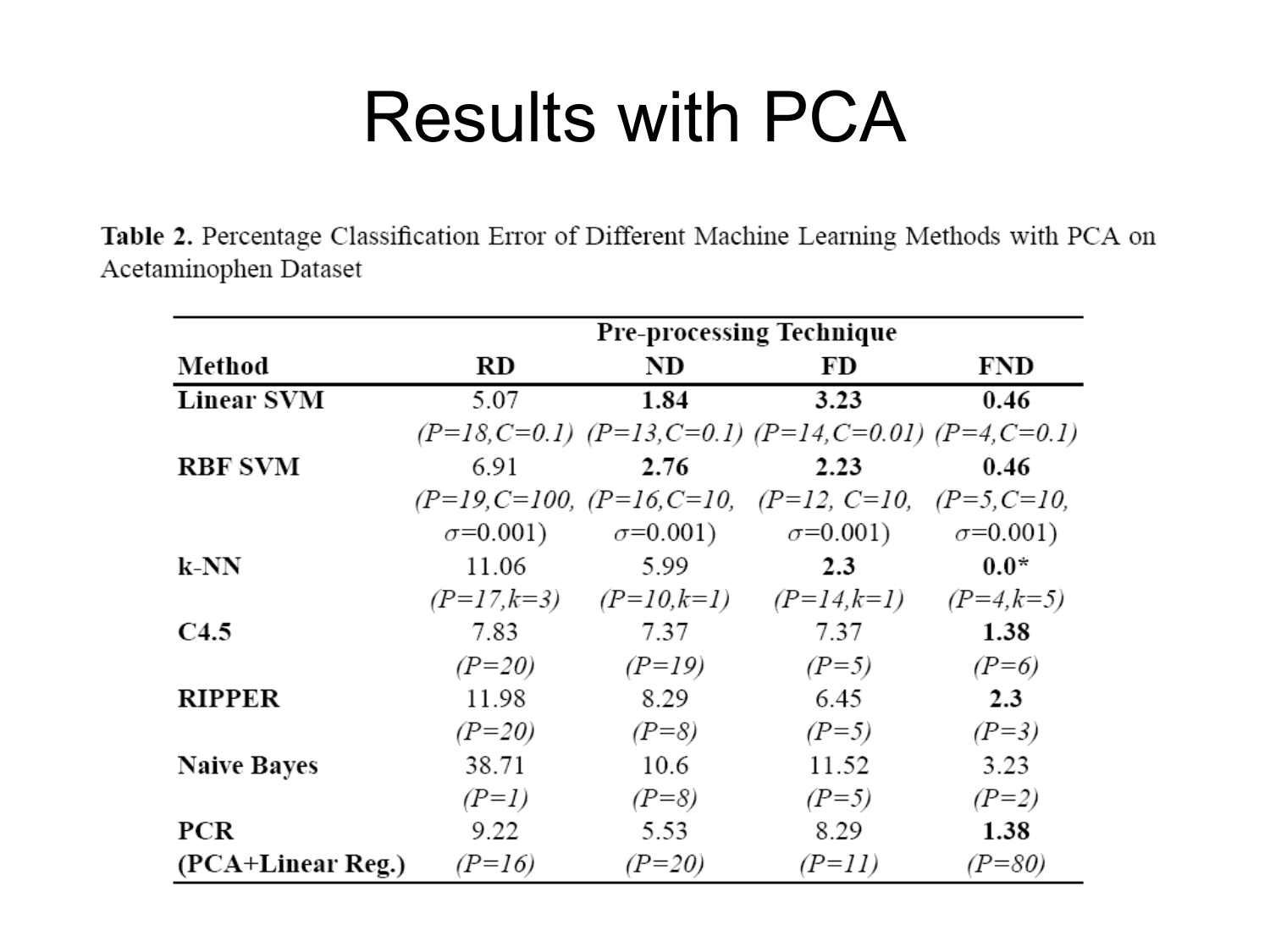# Results with PCA

- Conclusions:
	- FND improves the performance of the classifiers (except for Naive Bayes)
	- The same or numerically smaller error archived for all classifiers with FND preprocessing
	- Linear Regression gained the best improvement
	- SVN and k-NN demonstrate comparable performance with and without PCA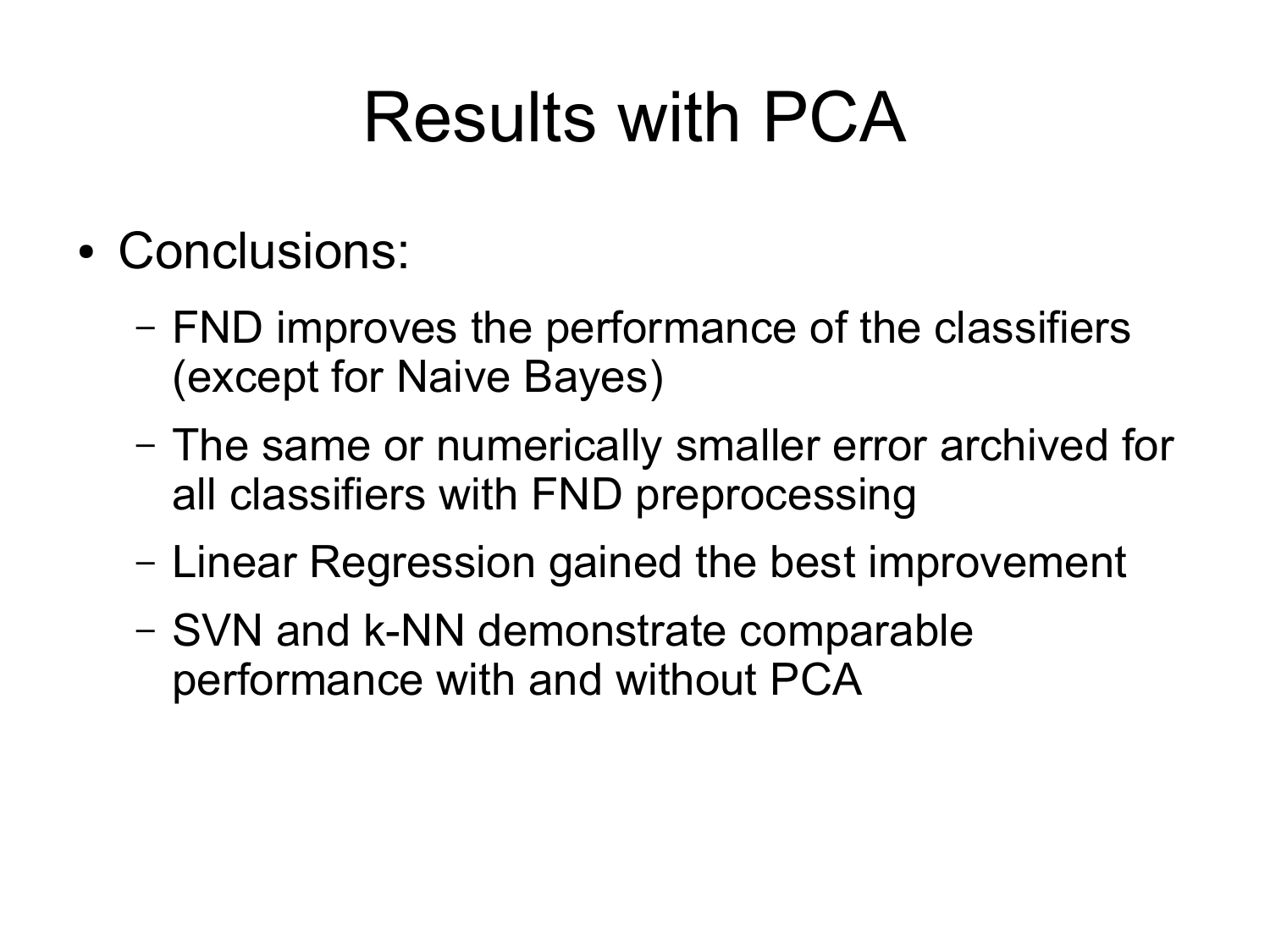### Effect of PCA on classification accuracy



**Fig. 1.** Effect of changing the number of PCs on Machine Learning Classification Error. The best parameter setting and preprocessing technique was used for each classifier.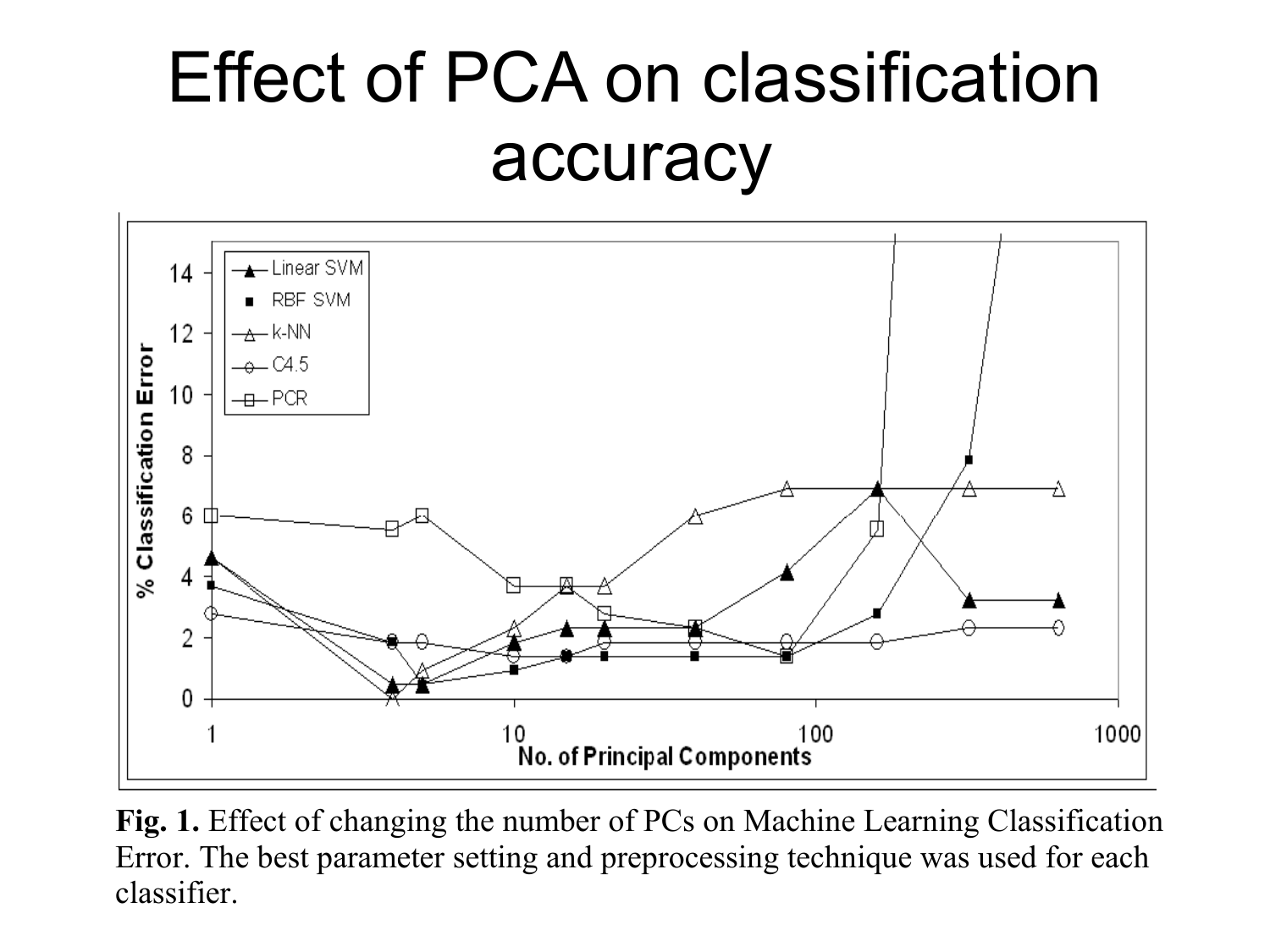# PCA vs original feature space

- Table 1 and Table 2 were compared using paired t-test with 5% confidence level
- Result: the overall improvement archived with PCA is significant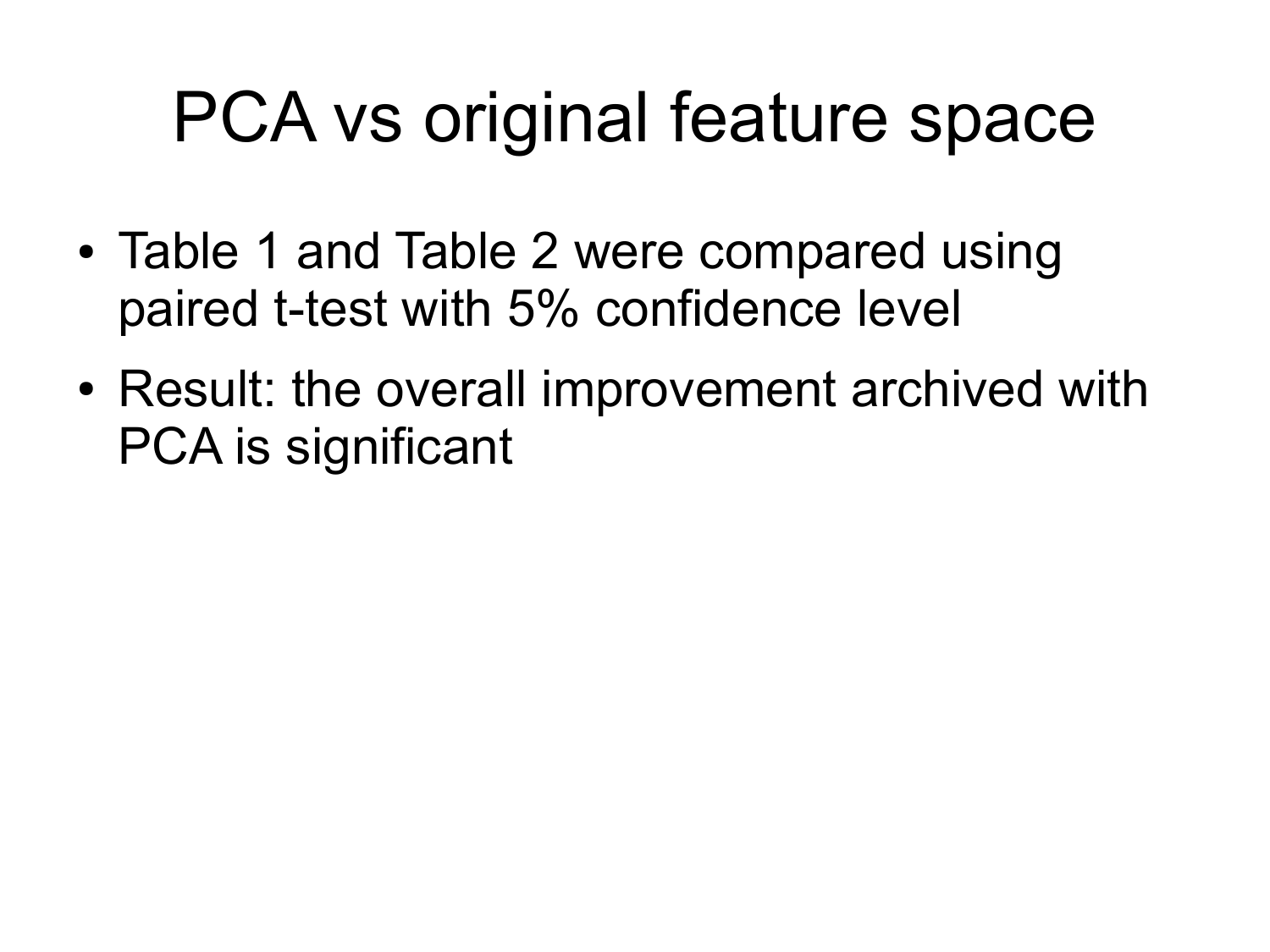# Conclusions

- PCA improves classification accuracy when applied to high-dimensional data.
- Only a small number of PCs capture the most of the variation (6/1646)!
- NIPALS is computationally feasible for PCA applications
- Preprocessing of first derivative followed by normalization improves the accuracy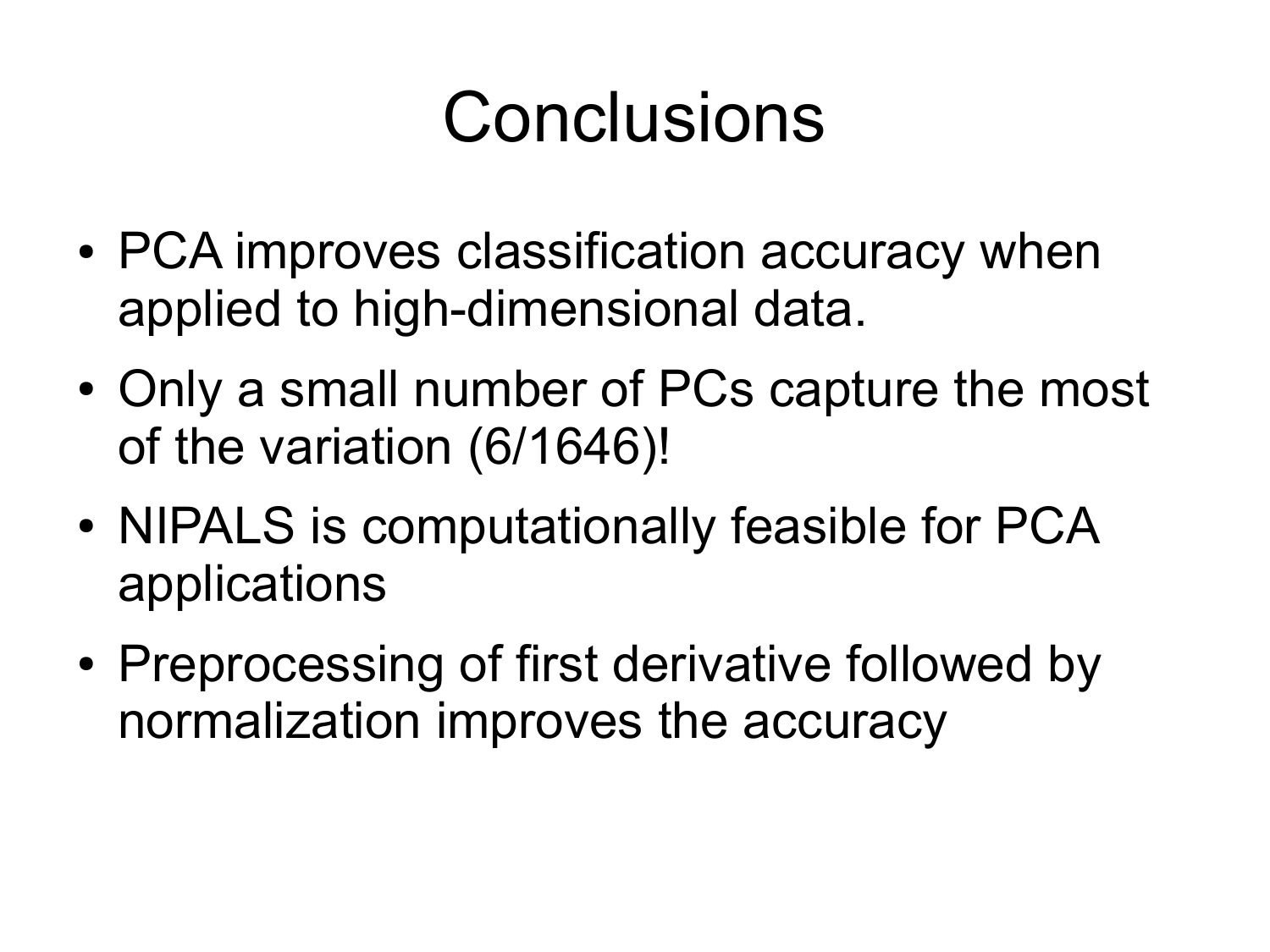#### Overall conclusion

 NIPALS PCA + first derivative with normalization preprocessing appears to be a promising approach for the classification of high dimensional data.